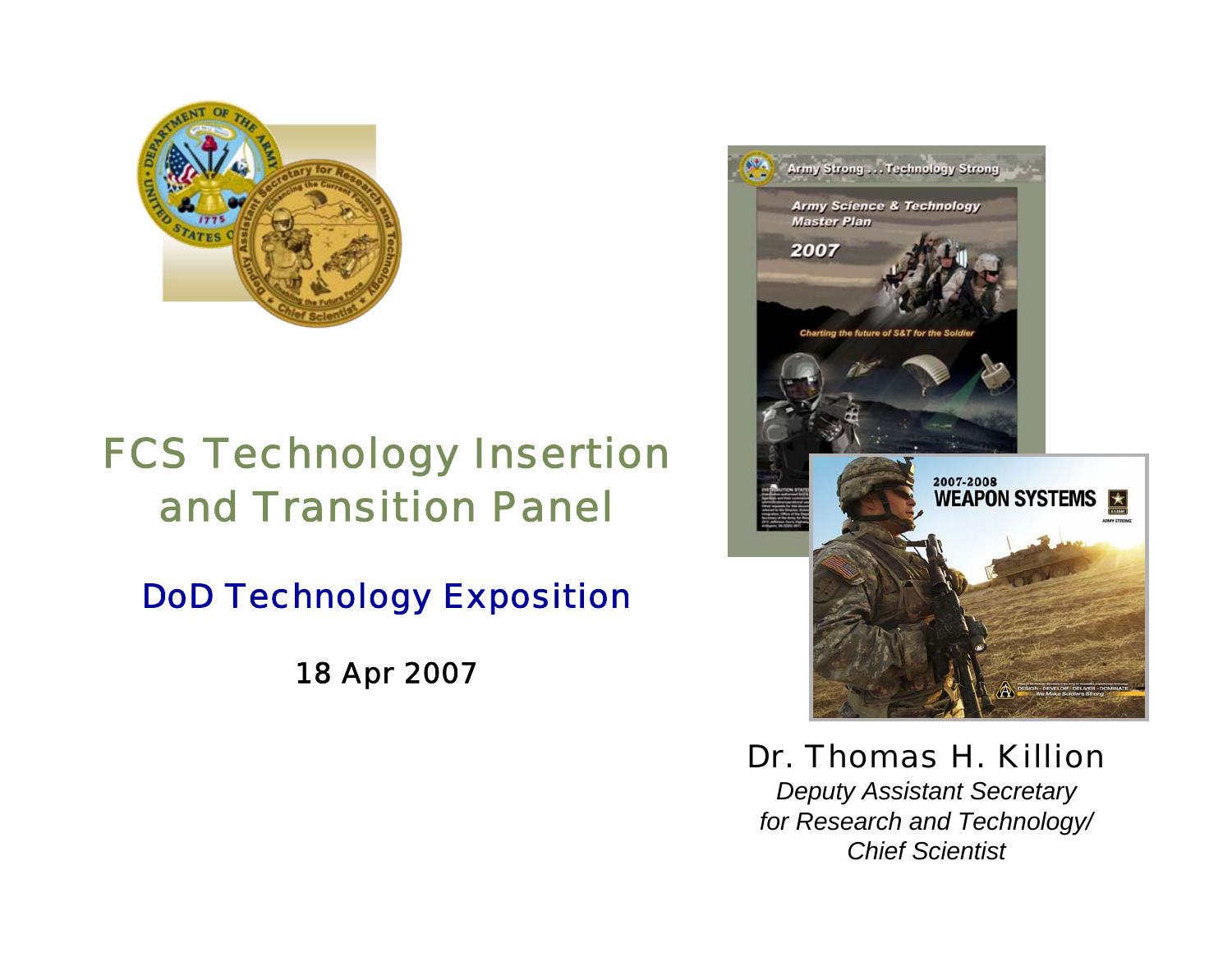

## *Science & Technology for a Campaign Quality Army with Joint & Expeditionary Capabilities*

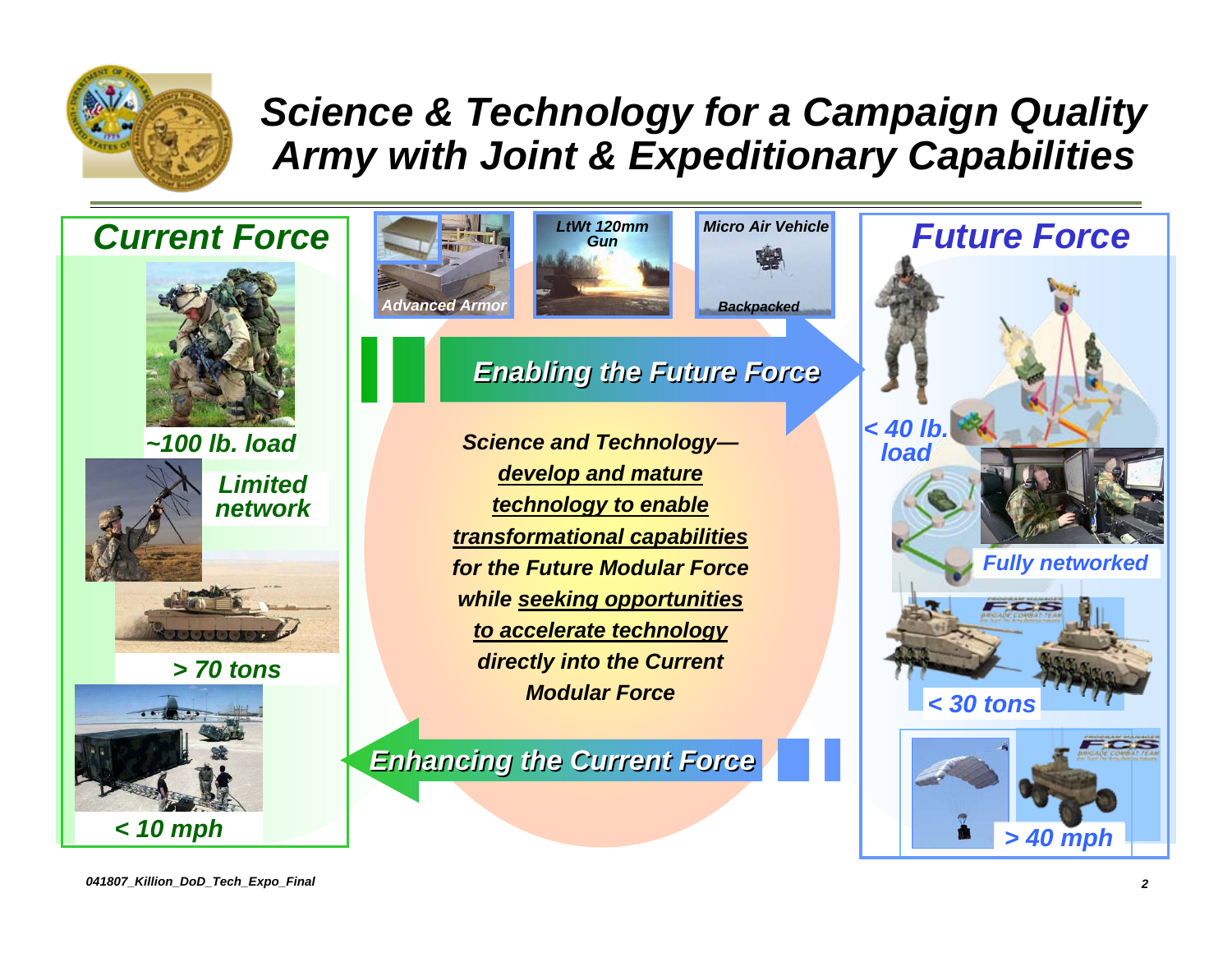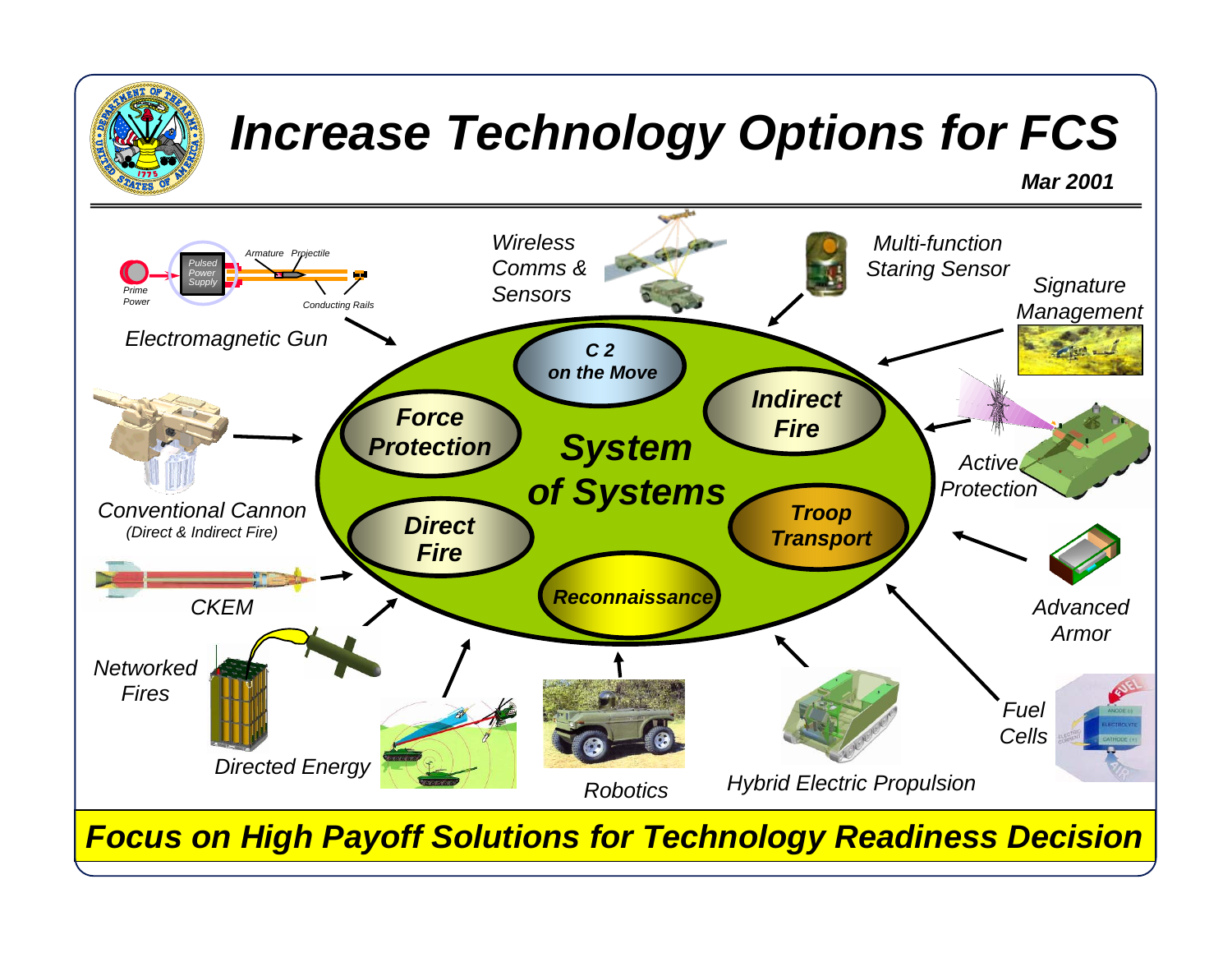

## *Technology Options for FCS/ Future Force and the Current Force*

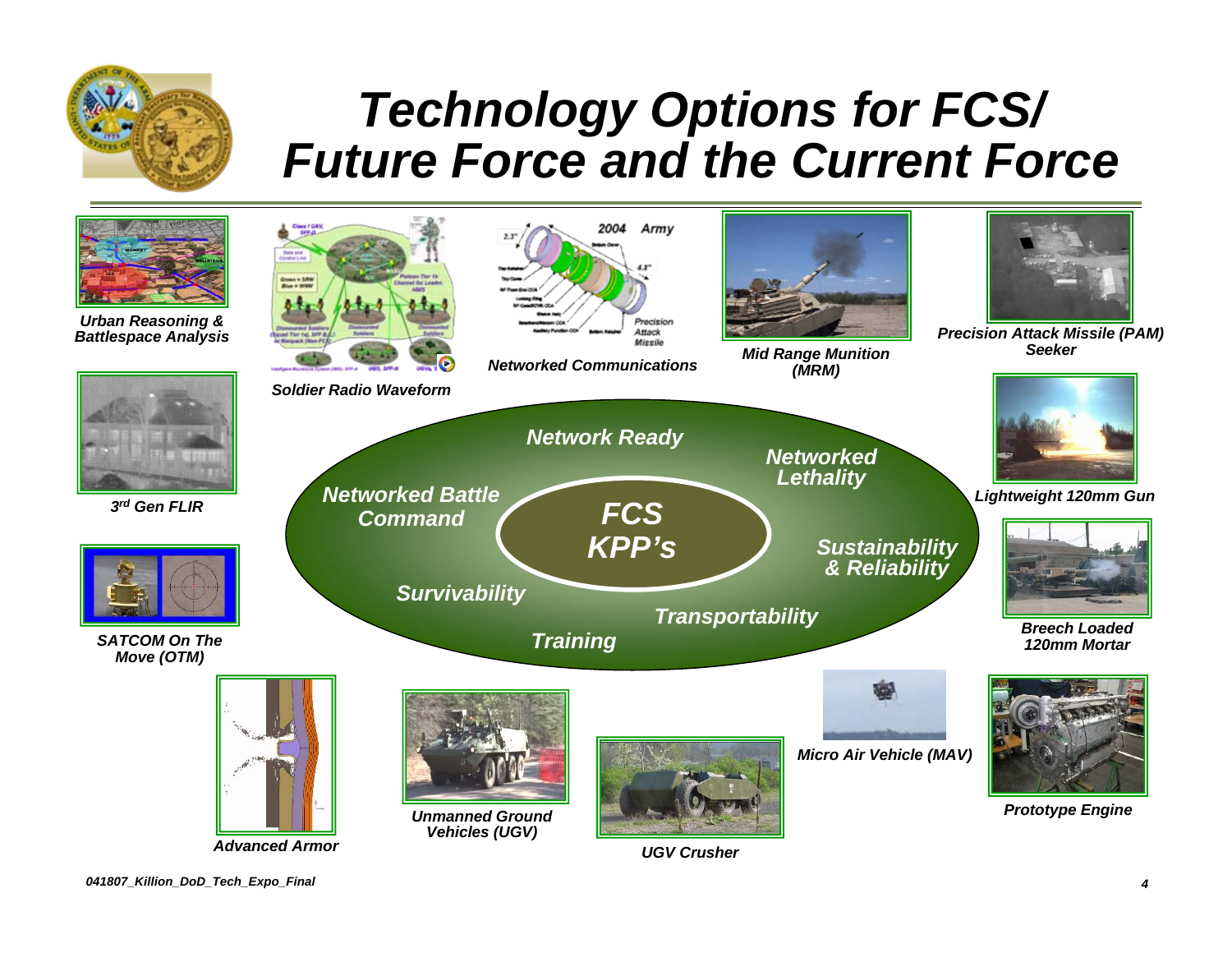

*FCS Brigade Combat Team*